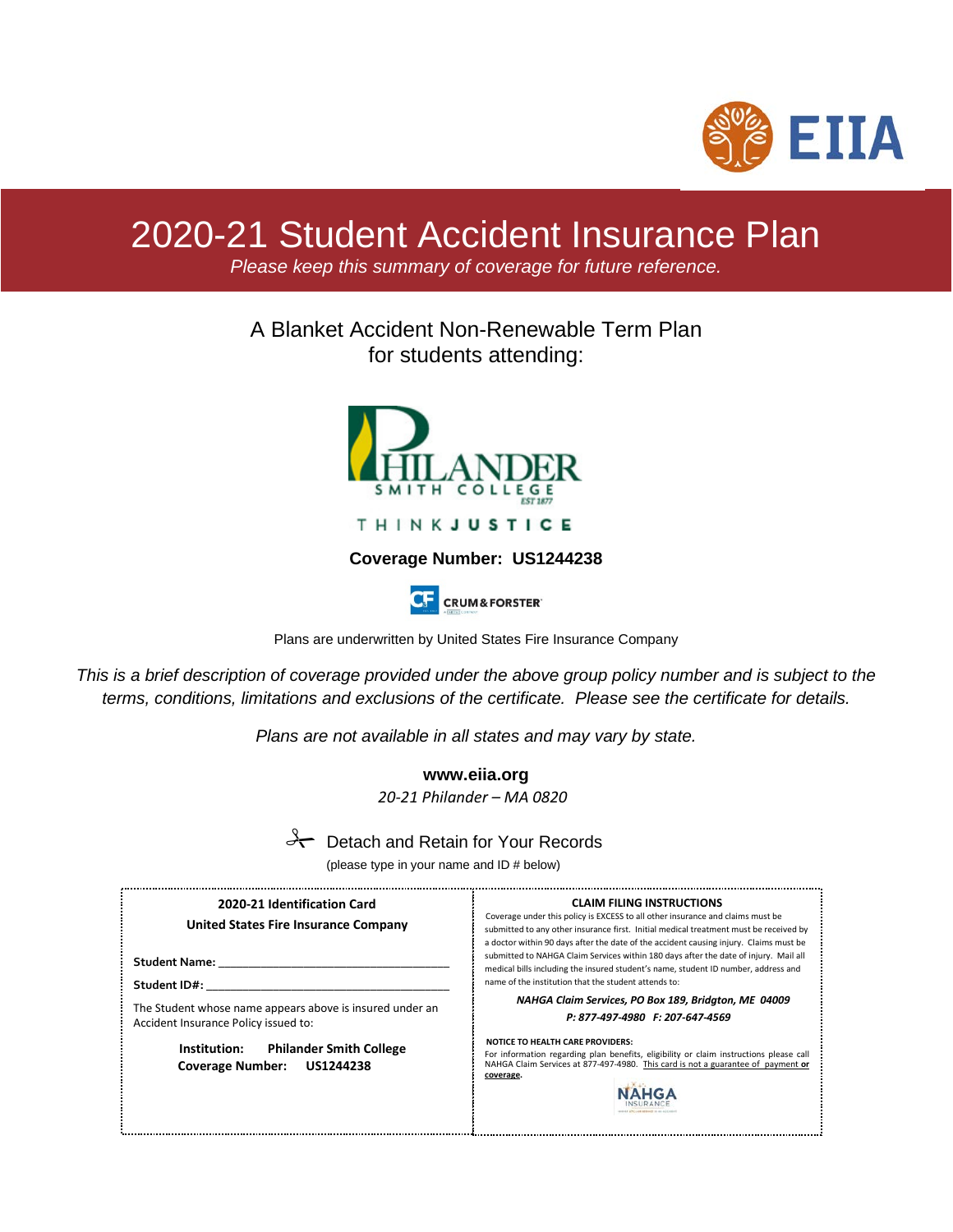# **SCOPE OF COVERAGE**

This brochure is a brief description of the benefits provided through Philander Smith College for full-time enrolled undergraduate students from the first date you are required to be on campus through 07/31/21.

Benefits are provided to **covered persons** who suffer a covered loss which results directly and independently of disease or bodily infirmity from an **injury** which is suffered in an **accident**.

# **FULL EXCESS MEDICAL COVERAGE**

If an injury to the **covered person** results in his incurring **eligible expenses** for any of the services in the Schedule of Benefits, we will pay the **eligible expenses** incurred, subject to the **deductible** amount and coinsurance percentage (if any), that are in excess of expenses payable by any other **Health Care Plan**, regardless of any Coordination of Benefits provision contained in such **Health Care Plan**.

# **SUBROGATION**

When benefits are paid to or for a **covered person** under the terms of this plan, we shall be subrogated, unless otherwise prohibited by law, to the rights of recovery of such person against any person who might acknowledge liability or is found legally liable by a Court of competent jurisdiction for the **injury** that necessitated the hospitalization or the medical or the surgical treatment for which the benefits were paid. Such subrogation rights shall extend only to the recovery by us of the benefits we have paid for such hospitalization and treatment and we shall pay fees and costs associated with such recovery.

The **covered person** agrees to transfer their rights to us. We will exercise such rights on their behalf. The **covered person**  further agrees to furnish us with all relevant information and documents pertaining to the subrogation.

# **DEFINITIONS**

**Accident** means a sudden, unforeseeable external event which:

- 1) Causes injury; and<br>2) Occurs while cover
- 2) Occurs while coverage is in effect for the **covered person**.

**Covered Person** means an eligible student.

**Deductible** means the amount of **eligible expenses** which must be paid by the **covered person** before benefits are payable under this plan.

**Doctor** means a licensed practitioner of the healing arts acting within the scope of his license. **Doctor** does not include:

- 
- 1) You;<br>2) Your<br>3) A pe Your spouse, dependent, parent, brother or sister; or
- 3) A person who ordinarily resides with you.

**Eligible Expenses** means the **Usual, Reasonable and Customary** charges for services or supplies which are incurred by the **covered person** for the **medically necessary**

treatment of an **injury**. The **injury** must be incurred while this plan is in force.

**Health Care Plan** means any contract, policy or other arrangement for benefits or services for medical or dental care or treatment under:

- 1) Group or blanket insurance, whether on an insured or selffunded basis;
- 2) **Hospital** or medical service organizations on a group basis;
- 3) Health Maintenance Organizations on a group basis;
- 4) Group labor management plans;<br>5) Employee benefit organization pl
- 5) Employee benefit organization plan;
- 6) Professional association plans on a group basis; or
- 7) Any other group employee welfare benefit plan as defined in the Employee Retirement Income Security Act of 1974 as amended.

**Hospital** means an institution which:

- 1) Is operated pursuant to law;<br>2) Is primarily and continuously
- Is primarily and continuously engaged in providing medical care and treatment to sick and injured persons on an inpatient basis;
- 3) Is under the supervision of a staff of **doctors**;
- 4) Provides 24-hour nursing service by or under the supervision of a graduate registered nurse (R.N.);
- 5) Has medical, diagnostic and treatment facilities, with major surgical facilities;
	- a) On its premises; or
	- b) Available to it on a pre-arranged basis; and
- 6) Charges for its services.

**Hospital** does *not* include:

1) A clinic or facility for:

- a) Convalescent, custodial, educational or nursing care;
- b) The aged, drug addicts or alcoholics; or
- c) Rehabilitation; or
- 2) A military or veterans **hospital** or a **hospital** contracted for or operated by a national government or its agency unless:
	- a) The services are rendered on an emergency basis; and
	- b) A legal liability exists for the charges made to the individual for the services given in the absence of insurance.

**Injury** means bodily harm which results, directly and independently of disease or bodily infirmity, from an **accident**. All **injuries** to the same person sustained in one **accident**, including all related conditions and recurring symptoms of the **injuries** will be considered one **injury**.

**Medically Necessary or Medical Necessity** means the service or supply is;

- 1) Prescribed by a **Doctor** for the treatment of the **injury**; and
- 2) Appropriate according to conventional medical practice for the **injury** in the locality in which the service or supply is given;

**Natural Teeth** means **natural teeth** or tooth where the major portion of the individual tooth is present, regardless of fillings or caps, and is not carious, abscessed, or defective.

**Physiotherapy** means any form of the following: physical or mechanical therapy; diathermy; ultra-sonic therapy; heattreatment in any form; manipulation or massage administered by a **doctor**.

#### **Usual, reasonable and customary (UR&C)** means:

- 1) With respect to fees or charges, fees for medical services or supplies which are;
	- a) Usually charged by the provider for the service or supply given; and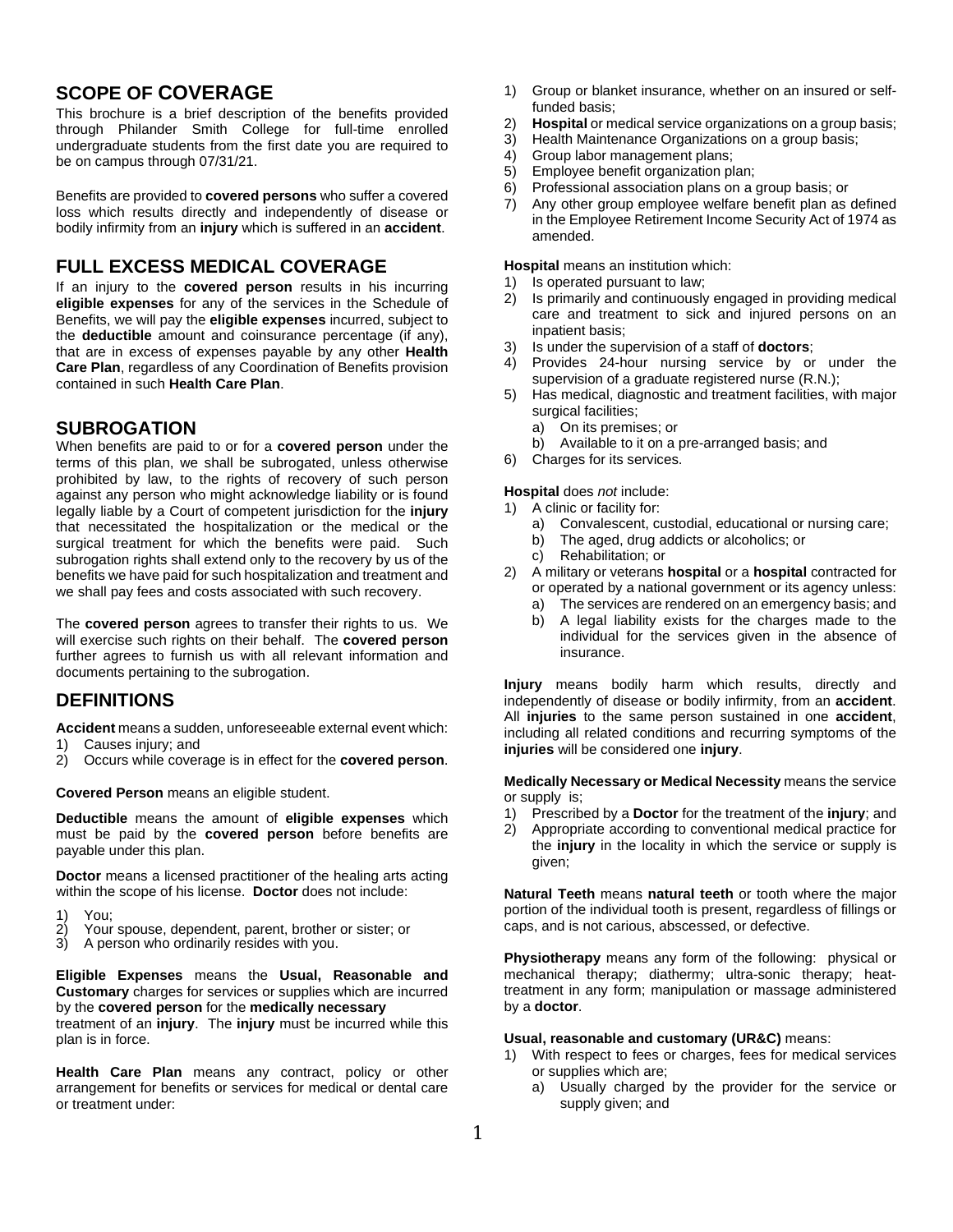- b) The average charged for the service or supply in the locality in which the service or supply is received, or
- 2) With respect to treatment or medical services, treatment which is reasonable in relationship to the service or supply given and the severity of the condition.

### **SCHEDULE OF BENEFITS**

When your **injury** requires medical treatment, we will pay the **eligible expenses** incurred within 52 weeks after the date of this **Accident** up to the **Accident** Medical Expense Limit listed below.

| <b>Accident Medical Expense Limit:</b> | \$2,500 |
|----------------------------------------|---------|
| Deductible:                            | \$0     |

#### **MEDICAL EXPENSE BENEFITS**

| <b>HOSPITAL ROOM &amp; BOARD:</b>        | Semi-Private Rate |
|------------------------------------------|-------------------|
| <b>HOSPITAL MISCELLANEOUS:</b>           | UR&C              |
| <b>OUTPATIENT PRE-ADMISSION TESTING:</b> | UR&C              |

*OUTPATIENT HOSPITAL EMERGENCY ROOM BENEFIT: UR&C*

*SURGEON'S FEE: UR&C*

*When more than one surgical procedure is performed at the same time, through the same incision, the highest payment will be for the surgery which costs the most. We will pay a maximum of 50% for a second surgical procedure and 30% for the third surgical procedure.*

| ASSISTANT SURGEON / ANESTHESIOLOGIST:<br>surgeon's allowable fee                                                                      | 30% of          |  |
|---------------------------------------------------------------------------------------------------------------------------------------|-----------------|--|
| <b>SURGICAL FACILITY:</b>                                                                                                             | UR&C            |  |
| <b>DOCTOR VISITS:</b>                                                                                                                 | UR&C            |  |
| <b>X-RAY &amp; LABORATORY:</b><br><b>PRESCRIPTION DRUGS:</b>                                                                          | UR&C<br>UR&C    |  |
| <b>AMBULANCE BENEFIT AMOUNT:</b>                                                                                                      | UR&C            |  |
| <b>PHYSIOTHERAPY BENEFIT:</b><br><b>Hospital</b> Inpatient:<br>Outpatient:<br>\$300 maximum without a <b>doctor's</b><br>prescription | UR&C            |  |
| <b>MEDICAL SERVICES AND SUPPLIES:</b>                                                                                                 | UR&C            |  |
| DENTAL TREATMENTS FOR INJURY TO NATURAL<br><i><b>TEETH:</b></i><br><b>ACCIDENTAL DEATH &amp; DISMEMBERMENT:</b>                       | UR&C<br>\$1,500 |  |
|                                                                                                                                       |                 |  |
| ALL BENEFITS COMBINED MAY NOT EXCEED THE                                                                                              |                 |  |

# *ALL BENEFITS COMBINED MAY NOT EXCEED THE*

*AGGREGATE LIMIT OF \$2,500 PER ACCIDENT.*

Any expectifically listed in the preceding section is the preceding sections in the preceding sections is sections in the preceding sections is the preceding section of  $\mathcal{L}_\text{max}$ **Initial medical treatment must be received from a Doctor within 90 days from the date of loss.** 

**Proof of loss must be submitted within 6 months from the date of Injury.**

# **EXCLUSIONS**

This Policy does not cover any loss resulting in whole or part from, or contributed to by, or as a natural or probable consequence of any of the following even if the immediate cause of the loss is an Accidental bodily Injury, unless otherwise covered under this Policy by Additional Benefits:

- 1. Suicide, self-destruction, attempted self-destruction or intentional self-inflicted Injury while sane or insane.
- 2. War or any act of war, declared or undeclared.
- 3. An Accident which occurs while the Covered Person is on Active Duty in any Armed Forces, National Guard, military, naval or air service or organized reserve corps:
- 4. Injury sustained while in the service of the armed forces of any country. When the Covered Person enters the armed forces of any country, We will refund the unearned pro-rata premium upon request;
- 5. Participation in a riot or insurrection.
- 6. Any Injury requiring treatment which arises out of, or in the course of fighting, brawling, assault or battery.
- 7. Sickness, disease, bodily or mental infirmity or medical or surgical treatment thereof, bacterial or viral infection, regardless of how contracted. This does not include bacterial infection that is the natural foreseeable result of an Accidental external bodily injury or accidental food poisoning.
- 8. Disease or disorder of the body or mind.<br>9. Mental or nervous disorders.
- Mental or nervous disorders.
- 10. Asphyxiation from voluntarily or involuntarily inhaling gas and not the result of the Covered Person's job.
- 11. Voluntarily taking any drug or narcotic unless the drug or narcotic is prescribed by a Physician and not taken in the dosage or for the purpose as prescribed by the Covered Person's Physician.
- 12. Intoxication or being under the influence of any drug or narcotic.
- 13. Injury caused by, contributed to or resulting from the Covered Person's use of alcohol, illegal drugs or medicines that are not taken in the dosage or for the purpose as prescribed by the Covered Person's Physician.
- 14. Driving under the influence of a controlled substance unless administered on the advice of a Physician.
- 15. Driving while Intoxicated. Intoxicated will have the meaning determined by the laws in the jurisdiction of the geographical area where the loss occurs.
- 16. Violation or in violation or attempt to violate any dulyenacted law or regulation, or commission or attempt to commit an assault or felony, or that occurs while engaged in an illegal occupation.
- 17. Conditions that are not caused by a Covered Accident.
- 18. Covered Expenses for which the Covered Person would not be responsible in the absence of this Policy.
- 19. Any treatment, service or supply not specifically covered by this Policy.
- 20. Loss resulting from participation in any activity not specifically covered by this Policy.
- 21. Charges which Are in excess of Usual, Reasonable and Customary charges.
- 22. Expenses incurred for an Accident after the Benefit Period shown in the Schedule of Benefits;
- 23. Regular health checkups.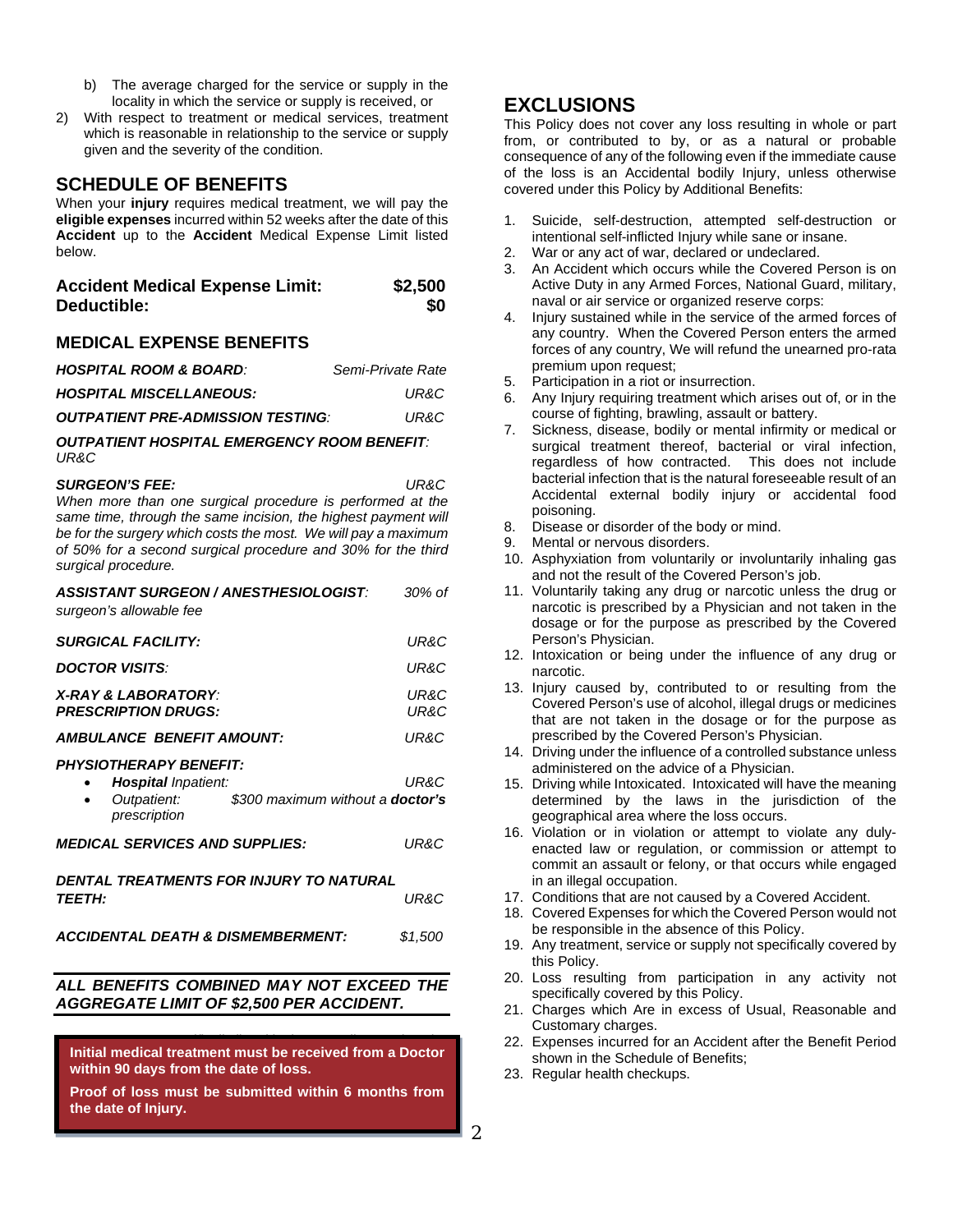- 24. Services or treatment rendered by a Physician, Nurse, or any other person who is employed or retained by the Policyholder.
- 25. Services or treatment rendered by an Immediate Family member of the Covered Person;
- 26. Injuries paid under Workers' Compensation, Employers liability laws or similar occupational benefits or while engaging in activity for monetary gain from sources other than the Policyholder.
- 27. That part of the medical expense payable by any automobile insurance policy without regard to fault. (Does not apply in any state where prohibited).
- 28. Treatment in any Veterans Administration or Federal Hospital, except if there is a legal obligation to pay.
- 29. Travel or activity outside the United States.
- 30. Participation in any motorized race or speed contest.
- 31. Aggravation or re-injury of a prior injury that the Covered Person suffered prior to his or her coverage Effective Date, unless We receive a written medical release from the Covered Person's Physician.
- 32. Heart attack, stroke or other circulatory disease or disorder, whether or not known or diagnosed, unless the immediate cause of Loss is external trauma.
- 33. Treatment of a hernia whether or not caused by a Covered Accident.
- 34. Treatment of a detached retina unless caused by an Injury suffered from a Covered Accident.
- 35. Damage or loss of dentures or bridges or damage to existing orthodontic equipment, except as specifically provided in this Policy.
- 36. Expense incurred for treatment of temporomandibular joint (TMJ) disorders involving the installation of crowns, pontics, bridges or abutments, or the installation, maintenance or removal of orthodontic or occlusal appliances or equilibration therapy; or craniomandibular joint dysfunction and associated myofascial pain, except as specifically provided in this Policy.
- 37. Dental care or treatment other than care of sound, natural teeth and gums required on account of Injury resulting from an Accident while the Covered Person is covered under this Policy, and rendered within 6 months of the Accident..
- 38. Eyeglasses, contact lenses, hearing aids, braces, appliances, or examinations or prescriptions therefore.
- 39. Any Accident where the Covered Person is the operator of a motor vehicle and does not possess a current and valid motor vehicle operator's license.
- 40. Travel in or upon:
	- a. A snowmobile;
		- b. A water jet ski:
		- c. Any two or three wheeled motor vehicle, other than a motorcycle registered for on-road travel;
		- d. Any off-road motorized vehicle not requiring licensing as a motor vehicle; when used for recreation competition.
- 41. Travel or flight in or on any vehicle for aerial navigation, including boarding or alighting from:
	- a. While riding as a passenger in any Aircraft not intended or licensed for the transportation of passengers; or
	- b. While being used for any test or experimental purpose; or
	- c. While piloting, operation, learning to operate or serving as a member of the crew thereof; or
- d. While traveling in any such Aircraft or device which is owned or leased by or on behalf of the Policyholder of any subsidiary or affiliate of the Policyholder, or by the Covered Person or any member of his household.
- e. A space craft or any craft designed for navigation above or beyond the earth's atmosphere; or
- f. an ultralight hang-gliding, parachuting, or bungicord jumping Except as a fare paying passenger on a regularly scheduled commercial airline or as a passenger in a non-scheduled, private aircraft used for business or pleasure purposes.
- 42. Treatment for an Injury that is caused by or results from a nuclear reaction or the release of nuclear energy. However, this exclusion will not apply if the loss is sustained within 180 days of the initial incident and:
	- a. The loss was caused by fire, heat, explosion or other physical trauma which was a result of the release of nuclear energy and
	- b. The Covered Person was within a 25-mile radius of the site of release either:
		- i. At the time of the release; or
		- ii. Within 24 hours of the start of the release]
- 43. Practice or play in any amateur, intercollegiate, interscholastic, school activity or or professional sports contest or competition.
- 44. The repair or replacement of existing artificial limbs, orthopedic braces or orthotic devises.
- 45. Rest cures or custodial care.
- 46. Prescription medicines unless specifically provided for under this Policy.
- 47. Elective or Cosmetic surgery, except for reconstructive surgery on an injured part of the body.
- 48. Massage Therapy. Physical Therapy or Services, unless otherwise specifically allowed for in the Schedule of Benefits.
- 49. Services rendered for detection and correction by manual or mechanical means (including x-rays incidental thereto} of structural imbalance, distortion or subluxation in the human body for purposes of removing nerve interference where such interference is the result of or related to distortion, misalignment or subluxation of or in the vertebral column.

### **LIMITATIONS**

Benefits payable under this plan will be reduced by 50% under the following circumstances:

**For surgical benefits**: if the **covered person** has coverage under an HMO, PPO or similar arrangement; and the **covered person** does not use the facilities of the HMO, PPO or similar arrangement for provision of benefits.

**For outpatient benefits**: if the **covered person** does not attempt to obtain an out-of-network authorization or a referral from their managed care provider to obtain treatment.

The 50% reduction in benefits will not apply to emergency treatment required within 24-hours following an **Accident** which occurred outside the geographic area serviced by the HMO, PPO or similar arrangement.